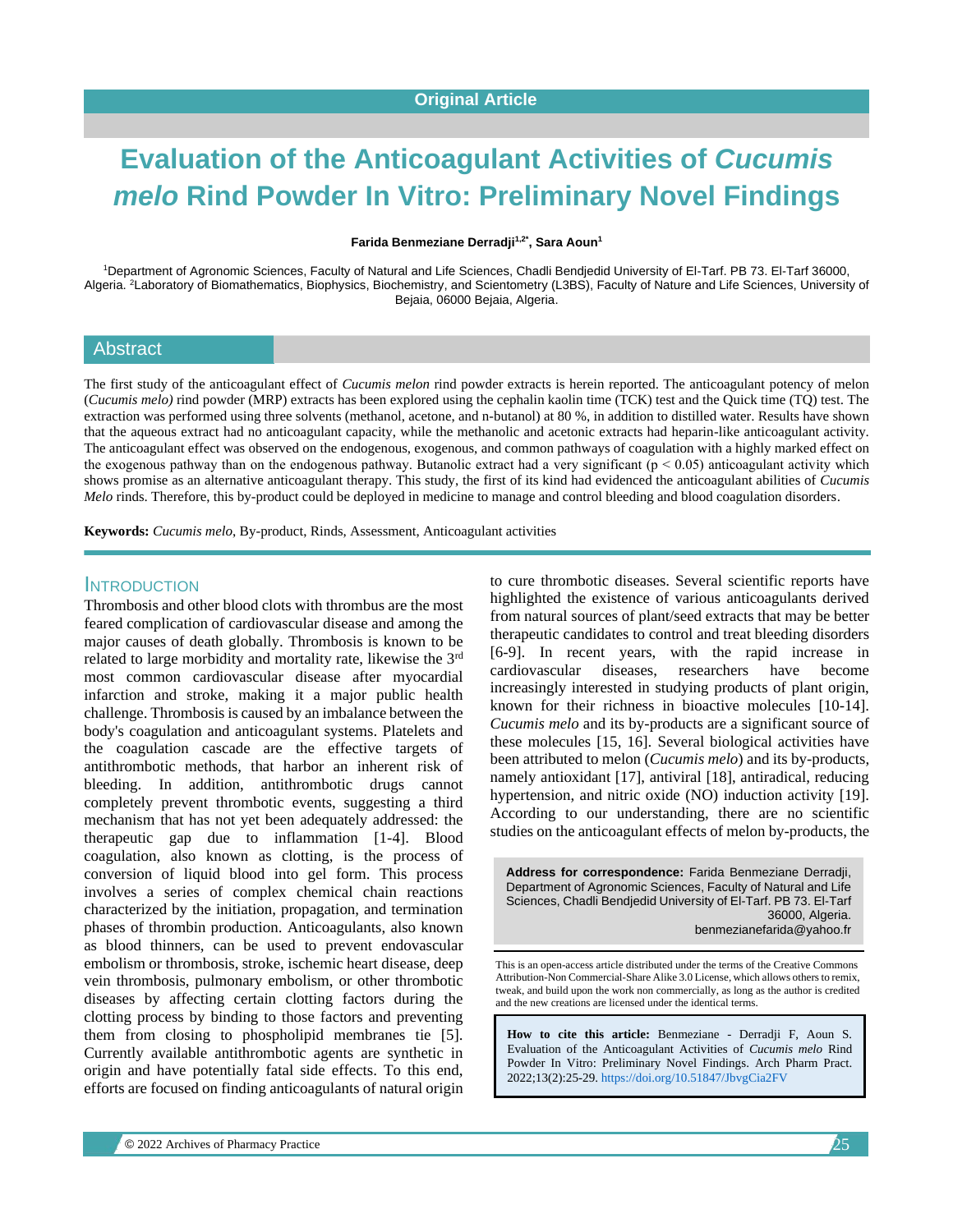rinds. Therefore, this study aims to determine the anticoagulant potency of different powder extracts from the locally produced melon rind (Algeria).

# MATERIALS AND METHODS

#### *Plants Material*

The canary-yellow melon fruits (*Cucumis melo* L.) were sold at a local market in the town of El-Kala, a small town in the District of El-Tarf, North-east of Algeria. The melons were washed and cleaned of adhering residues. After eating the pulp, the melon rinds were collected and dried on a clean line in the sun for a few days. The dried skins were ground in a household grinder (*Sonifer* brand) until a fine powder was obtained. The obtained MRP with a maximum particle size of 500  $\mu$ m was stored in airtight bags at 4 $\degree$  C until analysis.

#### *Preparation of Extracts*

Several solvents were used for the extraction of phenolic compounds from MRP. These are methanol, acetone, nbutanol (all at 80%), and distilled water. The extraction was carried out by maceration of a quantity of 2 g of the MRP in 10 mL of each solvent based on the guidelines, slightly modified, laid by Derradji - Benmeziane *et al*. [20].

#### *Melon Rind Powder Characterization*

#### *Anticoagulant Assay*

The anticoagulant activity of the extracts and their main components was analyzed in vitro against both coagulation pathways (endogenous and exogenous) in a pool of normal platelet-free plasma using two global chronometric tests, the cephalin kaolin time (TCK) test and the Quick time (TQ) test expressed in seconds as applicated in the Biochemical laboratory of the Chadli Bendjedid hospital, EL-Tarf (Algeria).

#### *Anticoagulant Activity Toward the Endogenous Pathway*

The activity of the extracts was established on 100 μL of this plasma which is mixed with different volumes of the prepared extracts (10 μL, 20 μL, 30 μL). After incubating at 37 ° C for 15 minutes, add 100 µL cephalin kaolin to the mixture and incubate again at 37 ° C for exactly 3 minutes with stirring. The clotting time is then determined using a coagulometer by adding 100 μL of preheated calcium chloride (0.025M). In parallel, a control (without extract) is carried out under the same conditions. An elongation of TCK in the presence of polyphenols compared to the control indicates an anticoagulant effect.

#### *Anticoagulant Activity against the Exogenous Pathway*

The anticoagulant activity of the samples and their components against the exogenous pathway of coagulation was determined using a coagulation test called Quick Time

(TQ) (second) or prothrombin rate (%) which is the assay that explores factors II, V, VII, and X of the extrinsic pathway and the common coagulation pathway. Its principle is to measure the clotting time of platelet-poor plasma in the presence of calcium thromboplastin (a mixture of tissue factor and phospholipids). The factors of the exogenous pathway are therefore activated and the time that elapses until the formation of the clot is measured. A volume of 100 μL of platelet-poor plasma preheated for two minutes at 37° C is combined with different volumes (10 μL, 20 μL, 30 μL) of different extracts. Following the incubation of fifteen minutes at 37° C, 200 μL of calcium thromboplastin (preheated for a minimum of 15 minutes at 37° C.) is added to the mixture and then the coagulation time is recorded using a coagulometer. In parallel, a control is carried out under the same conditions without extract. A lengthening in clotting time with the availability of the extracts in comparison to the control reflects the activity of the anticoagulant.

#### *Statistical Analysis*

All measurements were carried out in duplicate, and data were expressed as mean ± standard deviation and analyzed using the one-way analysis of variance (ANOVA) test. A value of P less than  $0.05$  ( $p < 0.05$ ) was considered statistically significant.

### RESULTS AND DISCUSSION

The anticoagulant activities of MRP are reported for the first time in this study. Therefore, the results of the current study are compared to the anticoagulant activity reported in other plant extracts.

#### *Anticoagulant Activity Toward the Endogenous Pathway*

Results for the anticoagulant capacity of different MRP extracts are presented in **Figure 1**. The data showed that both methanolic and acetonic extracts exhibited anticoagulant activity, but only for 30 μL of extract, where it was observed that this volume exerted a significant anticoagulant activity  $(p < 0.05)$  with a respective TCK of 44 s and 43 s, i.e., a lengthening in clotting time of  $+6$  s and  $+5$  s for the methanolic and acetonic extracts, respectively. The aqueous extract showed no anticoagulant potency as the respective recorded TCK values were 31.5 s, 34 s, and 38 s for 10 µL, 20 µL, and 30 µL, compared to the control which showed a TCK of 38 s. After a few minutes during the test, no blood clots formed in the presence of the butanolic extracts, confirming the potential anticoagulant effect of the molecules extracted with n-butanol towards the exogenous coagulation pathway.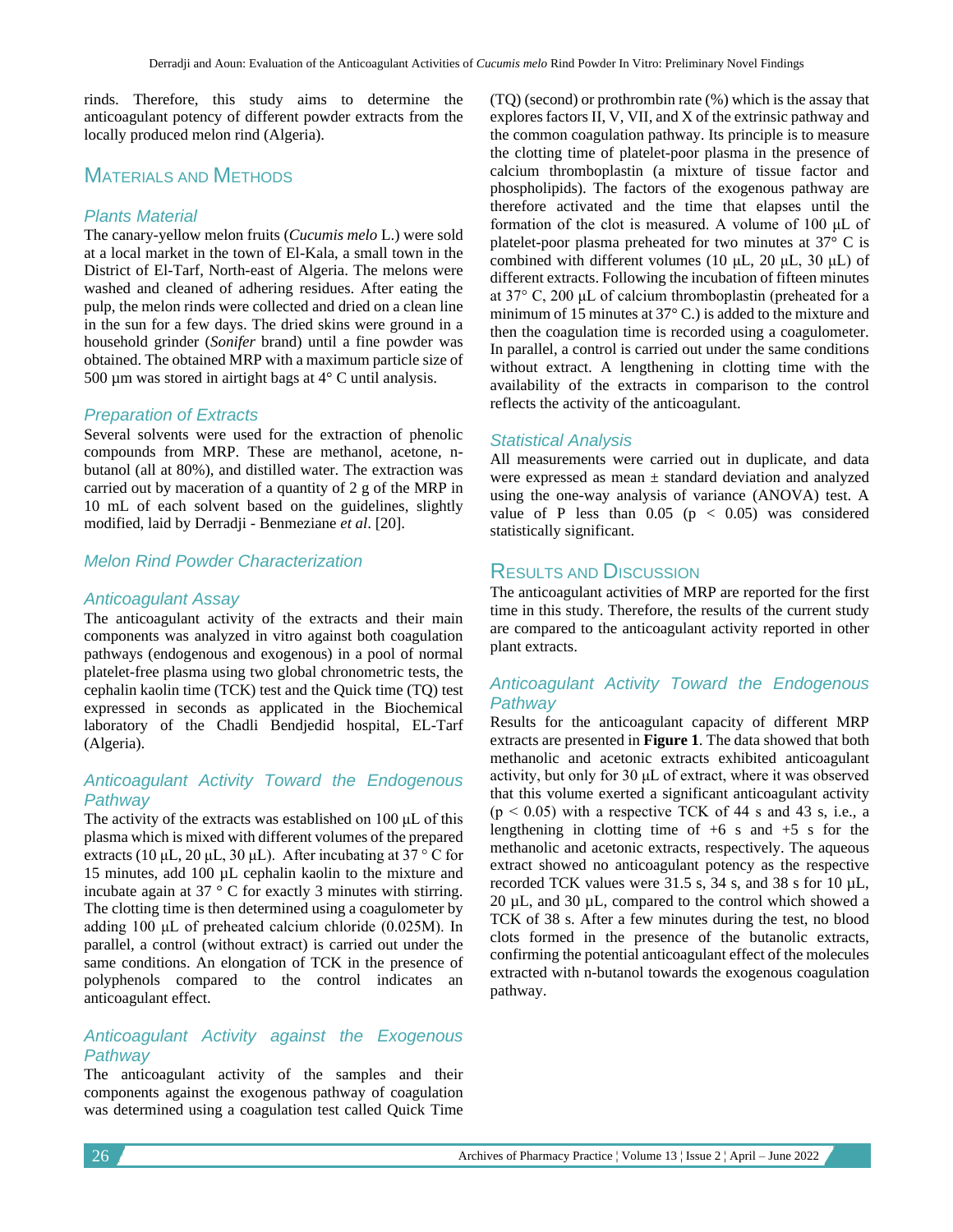

**Figure 1.** Anticoagulant activity towards the endogenous pathway of melon peel extracts

*MetOH: methanolic extract; AcOH: acetonic extract: Aq Extract: aqueous extract.*

Contrary to what is reported in the current findings, Gholkar *et al*. [21] stated that the aqueous extracts from *Tulbaghia violaceae*, *Petroselinum crispum*, *Jatropha gossypifolia*, *Erigeron canadensis,* and *Bauhinia forficate* show a significant anticoagulant effect. The authors concluded that the aqueous extracts based on these plants can be used to treat cardiovascular diseases such as thrombosis. Similarly, Thoyajakshi and Poornima [3] noted that sweet seed radicle extract from *Lablab purpureus* (L.) possessed an anticoagulant activity by significantly prolonging plasma clotting time. The authors attributed this anticoagulant property to the protease (s) present in the aqueous extract of *Lablab purpureus* (L.) sweet seed radicle.

#### *Anticoagulant Activity Toward the Endogenous Pathway*

The results of the anticoagulant effect of various melon rind extracts are shown in **Figure 2**. It was observed that for the same concentration, the volumes tested were found to have a dose-effect relationship. In other words, the more the volume tested increases, the greater the anticoagulant activity. In fact, for 10 µL volume, a slight prolongation of the blood clot formation time (TQ) of  $+3.5$  s and  $+5$  s was observed with a respective prothrombin rate of 76 % and 60 % for the methanolic and acetonic extracts, respectively. By increasing the volume to 20  $\mu$ L, the methanolic and acetonic extracts prolonged the TQs by  $+9$  s and  $+10$  s and reduced prothrombin levels to 45% and 40%, respectively. Surprisingly, the 30 μL volume had the most significant anticoagulant effect ( $p < 0.05$ ) with a corresponding TQ prolongation of  $+25$  s and  $+56$  s and corresponding prothrombin levels of 25 % and 12.5 % for the methanolic and acetonic extracts, respectively.



Figure 2. Anticoagulant activity of melon peel extracts: top: coagulation time (TQ) (s), bottom: prothrombin rate (TP %)

*MetOH: methanolic extract, AcOH: acetonic extract, Aq Exact: aqueous extract*

At the level of this coagulation pathway, the acetonic extract was more potent than the methanolic extract. This could be attributed to the different nature and content of bioactive molecules extracted depending on the polarity and solubility of the phenolic compounds. Similar to the endogenous pathway, the aqueous extract showed no anticoagulant effect as the recorded time in the presence of the three volumes of 10 µL, 20 µL, and 30 µL was 11 s and the prothrombin level was 100 %, compared to the control which showed the same results. Our findings were not in agreement with those of Hmidani *et al*. [22] who found that concerning the anticoagulant effect, the aqueous extract of *Thymus* species (*Thymus atlanticus*, *Thymus zygis,* and *Thymus satureioides*) significantly ( $p < 0.05$ ) increases the activated partial thromboplastin time, prothrombin time and thrombin time in a dose-dependent manner. In the presence of butanolic extract, no blood clots formed after a few minutes during the test. This demonstrated that butanolic extracts have a significant ( $p < 0.05$ ) anticoagulant effect on the endogenous pathways. Hence, these effects could be attributed to the nature of the polyphenolic components present in this extract.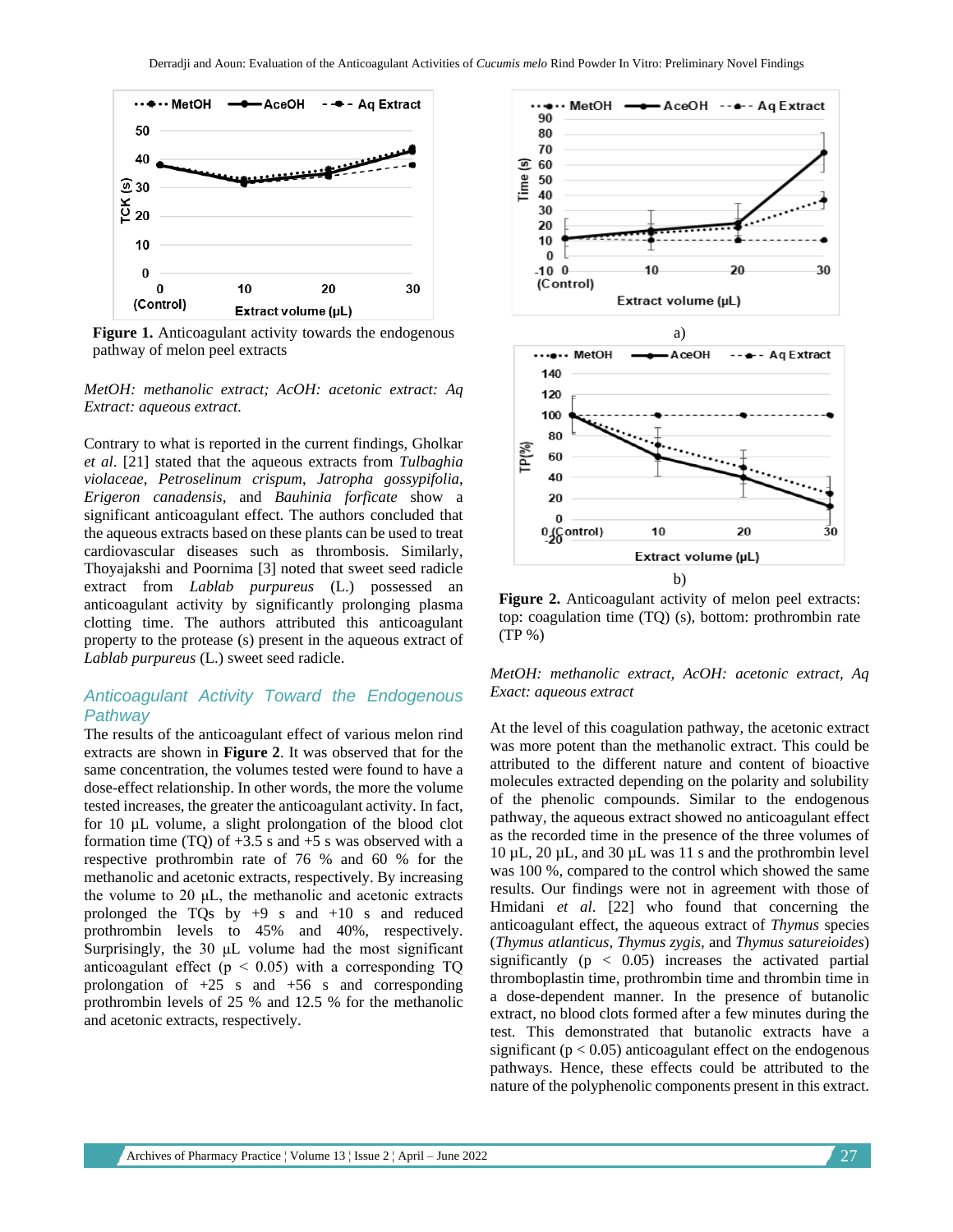The clotting times obtained in normal plasma in the presence of methanolic and acetonic extracts showed that they have an anticoagulant effect on both coagulation pathways, with a larger influence on the exogenous compared to the endogenous pathway. This can be explained by the fact that the extracted metabolites from *Cucumis melo* rind powder using different solvents were able to inhibit exogenous pathway factors and/or common factors between the two coagulation pathways. Several previous studies have concluded that plant-based polyphenolic compounds can prevent platelet aggregation [1, 23, 24]. However, no studies had examined the anticoagulant potency of *Cucumis melo* rinds.

From these results, it is clear that the endogenous, common, and mainly the exogenous pathway of the coagulation cascade are significantly affected by MRP extracts (methanolic, acetonic, and butanoic). In this sense, previous studies have reported on the prolonging effect of the polyphenolic compound on the clotting time. The effect of the extraction methods on anticoagulant activities of the *Thymus atlanticus* aerial part was studied by Hmidani *et al*. [25]; They found that all *Thymus atlanticus* extracts tested had a significant inhibitory effect on both intrinsic and extrinsic coagulation pathways and decoction extraction method was the most appropriate than the Soxhlet and maceration methods. The authors added that the anticoagulant activity depends on the phytochemical composition of the plant such as flavonoids including rosmarinic acid and caffeic acid, the major polyphenols of *Thymus* aqueous extract in their study. Therefore, the difference in anticoagulant activity observed between the extraction methods studied could be attributed to their difference in phenols and flavonoid content. Our outcomes coincide with the findings of Alabdallat and Bin Dukhyil [26] where the authors stated that the methanolic extracts of *Artemisia herba-alba*, *Achillea fragrantissima,* and *Citrullus colocynthis* grown in Saudi Arabia were able to prolong the clotting time in the prothrombin time and partial thromboplastin time test. This prolongation of prothrombin time and partial thromboplastin time indicates the inhibition of the extrinsic and/or common pathway and the inhibition of the intrinsic and/or common pathway of coagulation demonstrating their anticoagulant activity. In one study, the corm, leaf, petal, and stigma ethanolic extracts from *Crocus sativus* were evaluated for blood clotting activity. It was demonstrated that the coagulation time of stigma extract (101.66 s) was almost equivalent to the standard drug, aspirin (101.66 s), suggesting a strong anticoagulant effect followed by petal extract (86.5 s). Leaf extract (66.83 s) represented a moderate inhibitory effect on coagulation activity, while corm extract (42.83 s) showed a neutral effect [27].

## **CONCLUSION**

According to our understanding, this study is the first of its kind to report examining the anticoagulant activity of *Cucumis Melo* rinds. considering the aforementioned data analysis, it can be concluded that melon rind powder exhibited an anticoagulant effect in vitro on the tow pathways of coagulation with a highly noticeable effect on the exogenous pathway than on the endogenous pathway. Therefore, it can be proposed that this potentially useful byproduct matter could be valuable to explore as an anticoagulant drug and used as a drug candidate to treat coagulation-related diseases, therefore, replacing drugs like heparin, which is known to cause many unwanted complications like thrombocytopenia and risk of bleeding. However, to isolate the pharmacologically active components that contribute to the observed biological effects and to have a better knowledge of the safety of *Cucumis melo* rinds, further epidemiological investigations, laboratory investigations and clinical studies are required. It would also be desirable to study the mechanism of anticoagulant activity and study the effects of melon by-products on platelet activation and aggregation and ultimately develop medicinal formulations.

ACKNOWLEDGMENTS: The authors would like to thank the staff of the Biochemistry Laboratory of Chadli Bendjedid Hospital, EL-Tarf, especially the ladies Aoun Saida, Razika Haouli, Soualem Souad and Dine Chams for their help in carrying out the various tests relating to the anticoagulant activity.

CONFLICT OF INTEREST: None FINANCIAL SUPPORT: None ETHICS STATEMENT: None

#### **REFERENCES**

- 1. Bian C, Wang Z, Shi J. Extraction optimization, structural characterization, and anticoagulant activity of acidic polysaccharides from Auricularia auricula-judae. Molecules. 2020;25(3):710. doi:10.3390/molecules25030710.
- 2. Lichota A, Szewczyk EM, Gwozdzinski K. Factors affecting the formation and treatment of thrombosis by natural and synthetic compounds. Int J Mol Sci. 2020:21(21):7975. compounds. Int J Mol Sci. 2020;21(21):7975. doi:10.3390/ijms21217975.
- 3. Thoyajakshi RS, Poornima D. Anticoagulant, fibrinogenolytic and anti-platelet aggregation activities of Lablab purpureus (L.) Sweet seed radicle aqueous extract. Plant Sci Today. 2021;8(1):89-94. doi:10.14719/pst.2021.8.1.917.
- 4. Stark K, Massberg S. Interplay between inflammation and thrombosis in cardiovascular pathology. Nat Rev Cardiol. 2021;18(9):666-82. doi:10.1038/s41569-021-00552-1.
- 5. Liu J, Xu D, Xia N, Hou K, Chen S, Wang Y, et al. Anticoagulant activities of indobufen, an antiplatelet drug. Molecules. 2018;23(6):1452. doi:10.3390/molecules23061452.
- 6. Chamara AMR, Thiripuranathar G. Assessment of haemostatic activity of medicinal plants using in vitro methods: A Concise Review. IOSR J Pharm Biol Sci. 2020;15(1):26-34. doi:10.9790/3008-1501022634.
- 7. Ebrahimi F, Torbati M, Mahmoudi J, Valizadeh H. Medicinal plants as potential hemostatic agents. J Pharm Pharm Sci. 2020;23(1):10-23. doi:10.18433/jpps30446.
- 8. Michel J, Abd Rani NZ, Husain K. A review on the potential use of medicinal plants from Asteraceae and Lamiaceae plant family in cardiovascular diseases. Front Pharmacol. 2020; 11:852. doi:10.3389/fphar.2020.00852.
- 9. Lamponi S. Bioactive natural compounds with antiplatelet and anticoagulant activity and their potential role in the treatment of thrombotic disorders. Life. 2021;11(10):1095. doi:10.3390/life11101095.
- 10. Kleszken E, Timar AV, Memete AR, Miere F, Vicas SI. On Overview Of Bioactive Compounds, Biological And Pharmacological Effects Of